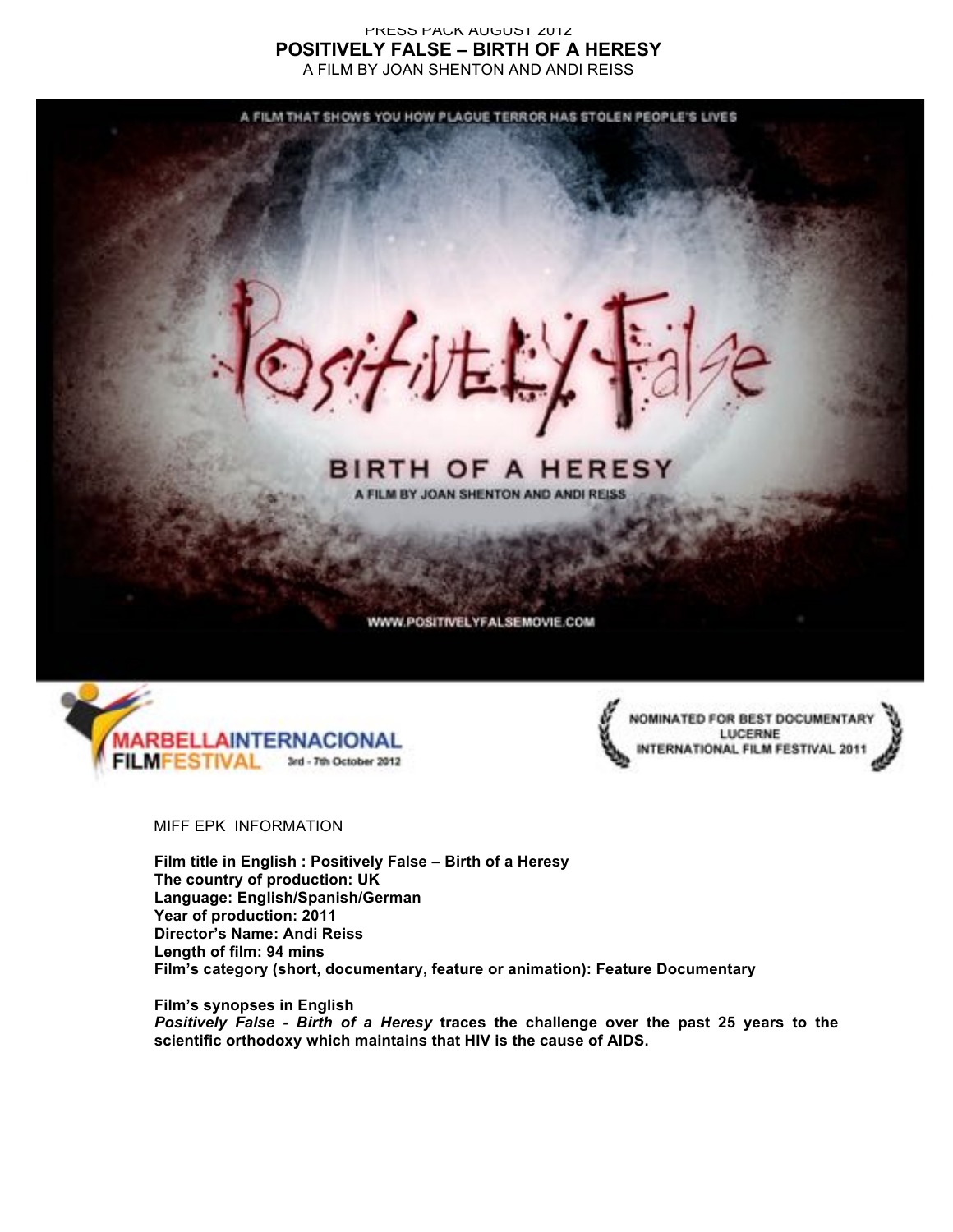# **Two high resolution pictures**





**Short trailer of film**: http://positivelyfalsemovie.com/trailer.html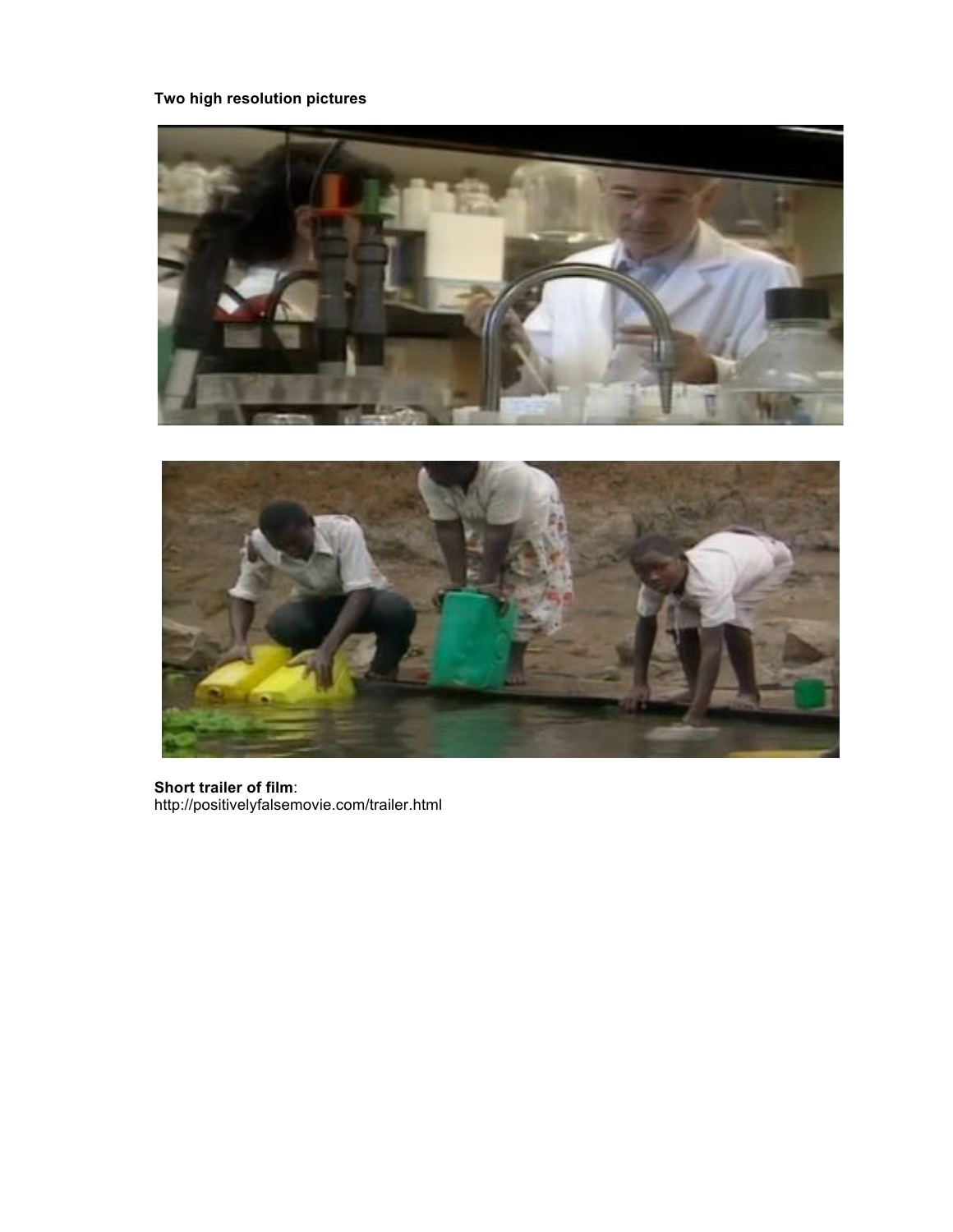#### **SYNOPSIS**

*Positively False - Birth of a Heresy* **traces the challenge over the past 25 years to the scientific orthodoxy which maintains that HIV is the cause of AIDS.**

**Joan Shenton reaches back to 1987 through her extensive archive of broadcast and nonbroadcast video material and combines it with current footage. She shows how dissident scientists, journalists and activists have voiced their concerns about the way the infectious hypothesis for AIDS took over from the toxic one and highlights the impact the dogma surrounding a viral cause for AIDS has had on people's lives. The film travels through Africa, Europe and the United States revealing the way plague terror, financial objectives and scientific skullduggery have led to tragic examples of toxicity and death from antiviral drugs, social stigma, broken families, fear of sex, homophobia and imprisonment.** 

*Positively False - birth of a heresy* **is produced by the Immunity Resource Foundation in Association with Yellow Productions.** 

#### **=8Key Personnel**



### **Joan Shenton, MA Oxon (Producer/Writer/Presenter)**

Joan is the founder and administrator of Immunity Resource Foundation:- www.immunity.org.uk

She is the author – "POSITIVELY FALSE – Exposing the myths around HIV and AIDS." She is an award winning television producer whose company Meditel Productions has specialized in science and medical programmes. Joan has made over 150 programmes for network television. In 1987 she produced the first documentary challenging the science behind the HIV/ AIDS hypothesis, *AIDS – "The Unheard Voices" (Dispatches Ch4)* which won the Royal Television Society Award for Journalism. There followed three further Dispatches documentaries on the subject, *"The AIDS Catch", AZT – "Cause for Concern" and " AIDS and Africa".* Sky News has broadcast *"Diary of an AIDS Dissident", " AIDS Dissidents in Europe"* and *"AZT Babies".* In 2000, she was granted an interview by the South African president Thabo Mbeki broadcast by M-Net South Africa – *"Search for Solutions" – The Great AIDS Debate".*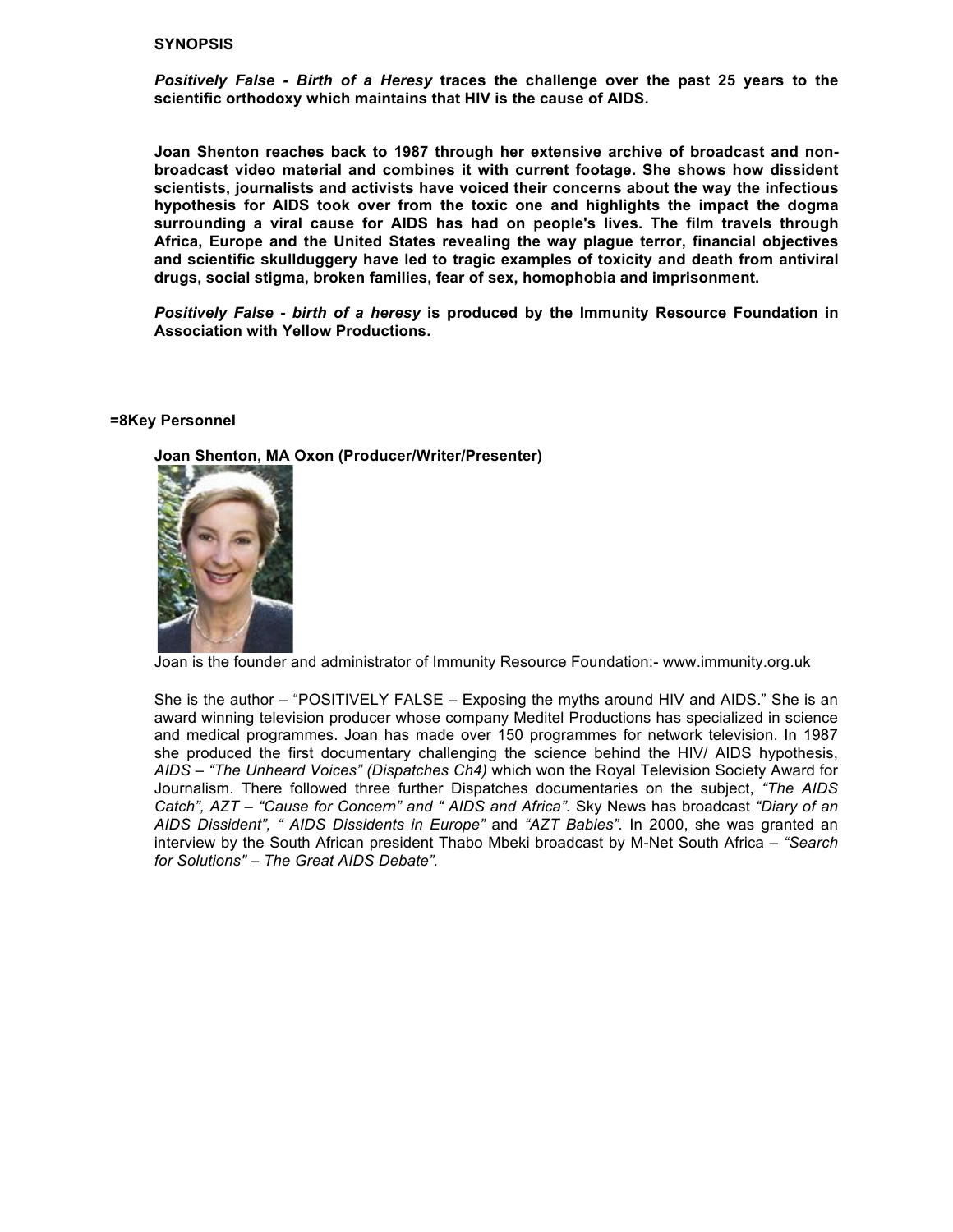### **Christian Fiala (Executive Producer)**



Dr Christian Fiala, Consultant Obstetrician & Gynaecologist, Vienna, Austria.

His publications include:-

- 'Dirty tricks over AIDS figures' (1998)
- 'HIV/AIDS: How Great is the Danger for Young People' (1998)
- 'AIDS in Africa: The Ugandan example' (1998)
- 'Danger from the Far East' (1998)
- 'AIDS in Africa: The way forward' (2000)
- 'Epidemiological Evidence Against Heterosexual
- Transmission of HIV and Against Prevention-Campaigns' (2000)
- Are We Well Informed About HIV/AIDS?' (2002)

A world renowned medical consultant, he has worked in extensively in Africa and gathered vital evidence about the way Africans have suffered from the mistaken assumptions about AIDS and HIV.

#### **Andi Reiss (Producer/Director)**



Born at an early age Andi has written, produced, directed, filmed and edited a number of award winning feature/tv documentaries, a feature drama, music videos, commercials, corporates, charity films and new media content. He has worked as a creative director, producer, producer/director, cameraman and editor and has run his own company for ten years. He is now freelance.

He began making little films on a super 8 and at the age of 28 went to film school and made a bigger little film which had a limited release in cinemas in London. This got him a job in advertising making charity campaigns.

T78is inspired his fascination for documentaries and, after a couple of years filming and editing three docs for tv, he made the lowest budget feature to be shot at Pinewood; a drama based upon real events from the Croatian war of 1992, which premiered at Cannes in 2004.

Since then, his work has been screened internationally at film festivals, distributed theatrically in the UK and broadcast on television, and he has developed a reputation for bringing narrative documentary storytelling to the screen with sensitivity and visual imagination. Lucky enough to travel too, he has worked in Europe, China, the Middle East and India, with shorter projects in Africa, New Zealand and the US.

www.andireiss.com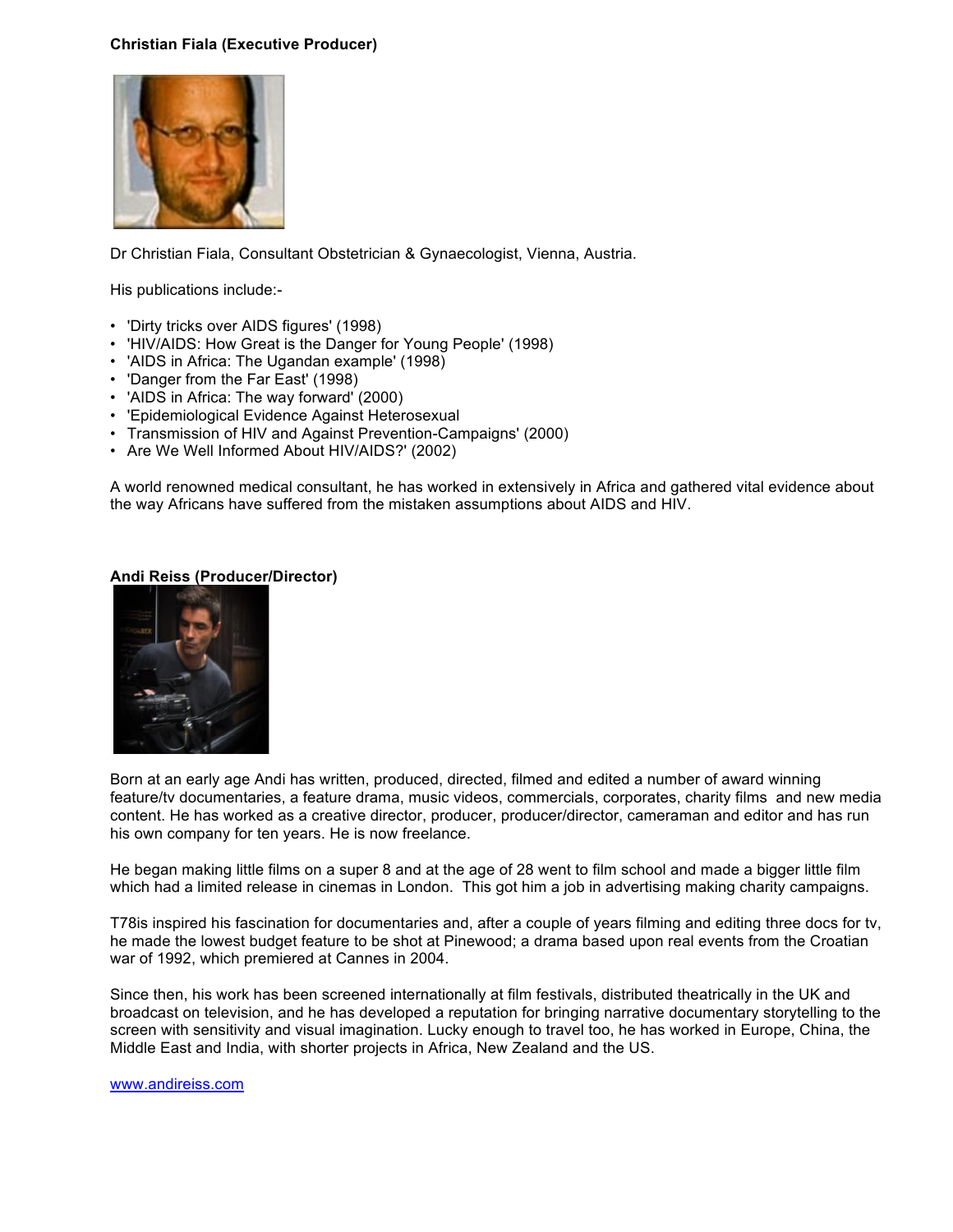## **POSITIVELY FALSE – BIRTH OF A HERESY**

A FILM BY JOAN SHENTON AND ANDI REISS

**Cinematography:Andi Reiss/Boyd Skinner - Sound:Nikos Nikolalaios – Music: Mark Wood Production Manager; Maria Lisa Meacham - Animation:Matt Ashford Graphics:Darren Blackwood Editor:Andi Reiss - Associate Producer:Mark Wood - Executive Producer:Dr Christian Fiala Written by Joan Shenton - Directed by Andi Reiss Produced by Joan Shenton and Andi Reiss**

http://www.positivelyfalsemovie.com/

**Longer Synopsis**

**When science gets it wrong how long does it take to put it right? A year? Ten years? A lifetime? Or the three hundred and fifty years it took the Catholic church to pardon Galileo?**

*Positively False – birth of a heresy* **makes use of remarkable archive footage to tell the story of the challenge to HIV as the cause of AIDS.** 

Joan Shenton reaches back to 1987 through her extensive archive of broadcast and non-broadcast video material and combines it with current footage. She shows how dissident scientists, journalists and activists have voiced their concerns about the way the infectious hypothesis for AIDS took over from the toxic one and highlights the impact the dogma surrounding a viral cause for AIDS has had on people's lives.

The film travels through Africa, Europe and the United States revealing the way plague terror, financial objectives and scientific skullduggery have led to tragic examples of toxicity and death from antiviral drugs, social stigma, broken families, fear of sex, homophobia and imprisonment.

The archive footage takes us back to Meditel's first documentary on the subject, *AIDS -The unheard voices,* was made. The documentary provided a platform for dissenting voices, highlighting Peter Duesberg's rejection of the virus/AIDS hypothesis. The film won the UK Royal Television Society's Award for Journalism. We then dip into a series of subsequent film and video reports featuring the collection of voices raised in alarm at the disastrous consequences of the use of AZT as an antiviral. We recall the momentous Amsterdam Alternative AIDS Conference in 1992. - which we believed would end the whole scientific charade – and feature the ejection of protestors from the Berlin World AIDS Conference in 1993.

The film reflects the Perth Group's position in Western Australia, as to whether or not HIV has ever been isolated, and then move on to Africa, highlighting the voices of those who saw the AIDS banner swallowing up all the specialties like TB and malaria and we hear President Mbeki reflect on the censorship and bigotry that surrounds AIDS science.

The voice of the long term survivors is heard. Those brave souls who, did not buy into the HIV positive death sentence and who, nearly three decades later are alive and well today.

*Positively False - birth of a heresy* is produced by the Immunity Resource Foundation & Meditel Productions in Association with Yellow Productions.